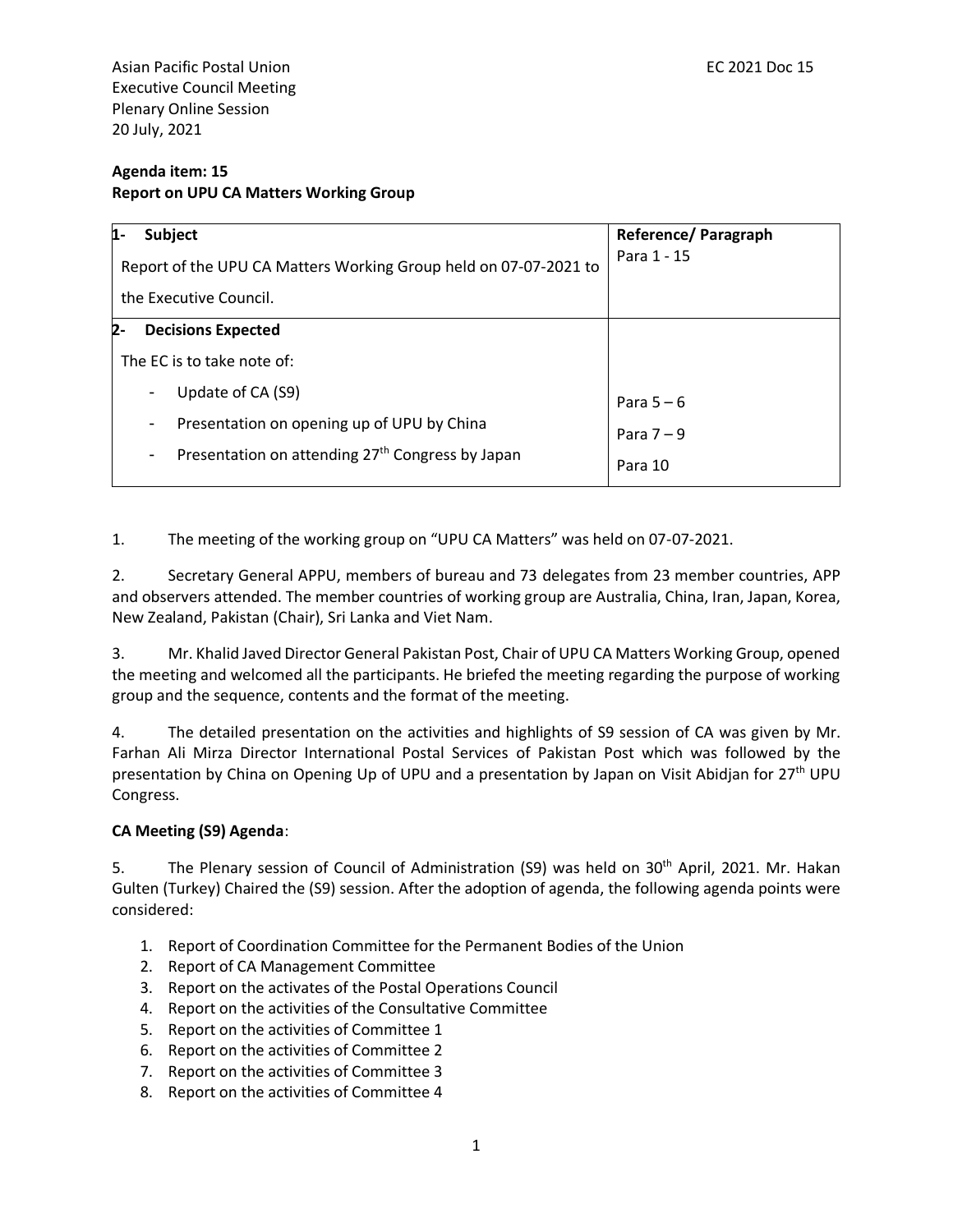Asian Pacific Postal Union **EC 2021 Doc 15** and the set of the set of the set of the set of the set of the set of the set of the set of the set of the set of the set of the set of the set of the set of the set of the set o Executive Council Meeting Plenary Online Session 20 July, 2021

- 9. Report on the activities of Committee 5
- 10. Report of the CA task force on the opening up of the UPU to wider postal sector players
- 11. 27<sup>th</sup> Congress-2021
	- a. Update on host country preparations for the  $27<sup>th</sup>$  Congress Communication by Cote d Ivoire (Rep)
	- b. Update on substantive and logistical preparations for the  $27<sup>th</sup>$  Congress Presentation by the International Bureau
	- c.  $27<sup>th</sup>$  Congress- Implementation of Exceptional CA decision  $1/2020$  Report by the Secretary General
- 12. Report on the activities of the Council of Administration 2017-2020
- 13. Dates of the next sessions of the Council of Administration
- 14. Issuance of United Nations General Assembly resolution 73/295 Report by the Bureau

6. A brief overview on the reports / presentations on the CA agenda points was given. A concise presentation on the activities of the CA Committees 1,2,3,4 and 5, Coordination Committee, CA Management Committee, POC, Consultative Committee, and Task Force on opening up the UPU was also given.

## **Presentation by China on the opening up of the UPU to wider postal sector players:**

7. The presenter gave a concise but comprehensive overview of work done by the taskforce on the subject and segregated the topic in points as below:

• open the CC up to new membership categories, namely:

(1)academia, (2)civil society, (3)delivery service providers (non-DOs), (4)e-commerce platformers/retailers, (5)digital transformation/advance technology manufacturers, (6)financial service providers, (7)transportation companies (airlines, railways), and (8)others.

• Union member countries would no longer be able to be members of the CC in their own right; but CA and POC members could still participate in CC meetings as observers.

• The CA would continue to exercise oversight on the work of the CC, but would no longer be required to approve new CC members.

• The CC would still have the possibility of removing a member based on a specific mechanism to be defined in the CC Rules of Procedure.

• the CC would also be free to determine its own structure and organize meetings as deemed appropriate, but always within the boundaries endorsed by the CA through the aforementioned Rules of Procedure.

8. To hold an extraordinary Congress midway between the Abidjan Congress and the 2025 Congress (e.g. in 2023), particularly in order to address the examination of proposals associated with the further opening of the Union to wider postal sector players, as well as other urgent postal sector issues, for five working days at the maximum